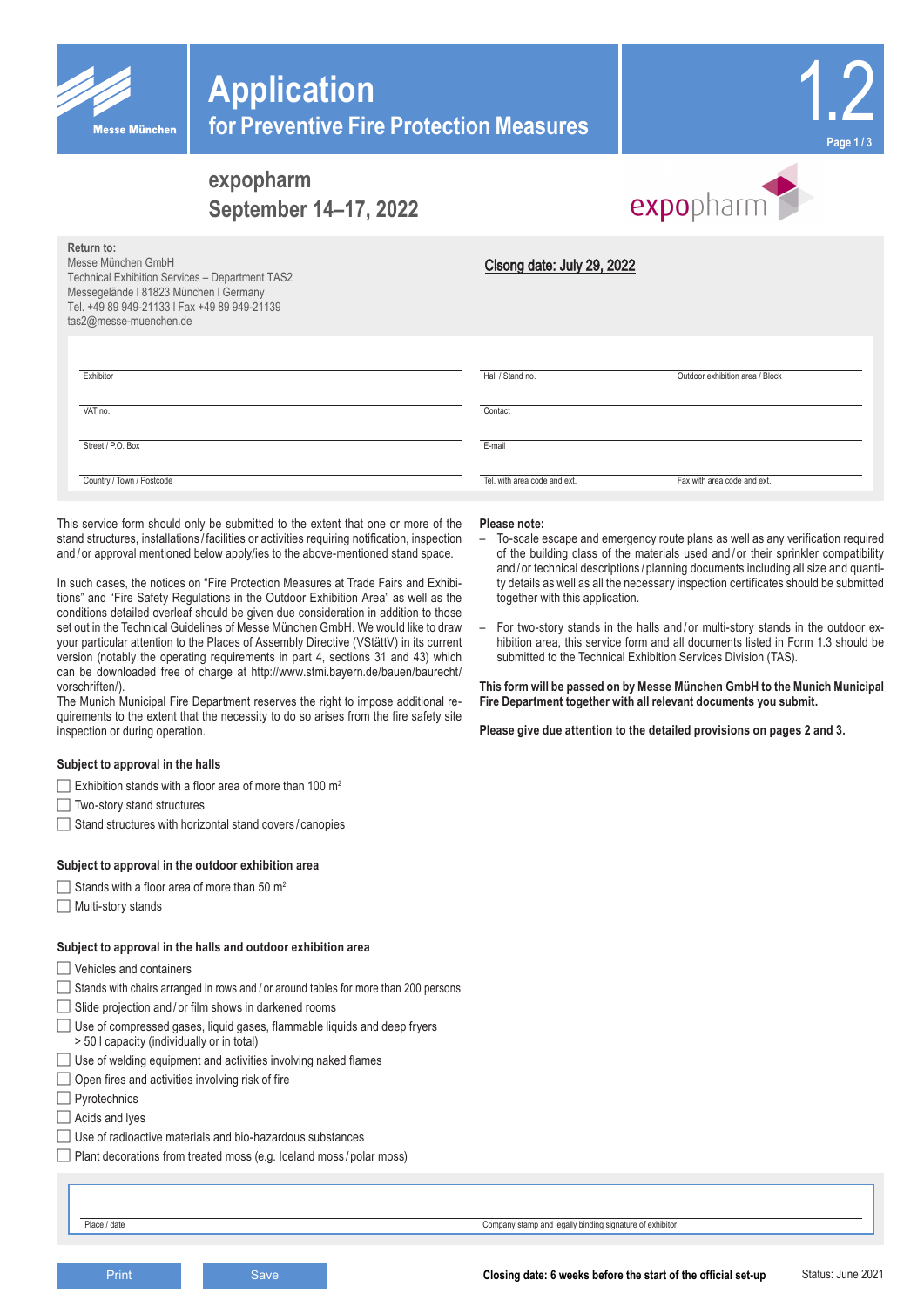

**expopharm September 14–17, 2022**



1.2

**Page 2 / 3**

# ■ Provisions for the declaration of installations and facilities requiring notification, **inspection and/or approval to the Munich Municipal Fire Department**

### **■ Please note**

- This service form will be passed by the Technical Exhibition Services Division (TAS) of Messe München GmbH to the Munich Municipal Fire Department should this be considered necessary.
- The references quoted in the following text apply to details set out in the Technical Guidelines of Messe München GmbH, which are attached to the Order Forms for Exhibitor Services.

# **■ Halls**

### **For exhibition stands with a floor area of more than 100 m2**

approval must be obtained from TAS (cf. item 4.2 "Stand Construction Approval"). As far as the design of such stands is concerned, Section 4 "Regulations Governing Stand Construction" and particularly items 4.4.4. "Regularly occupied spaces" and 4.5 "Exits, Escape Routes, Doors" should be given special attention.

#### **For two-story stand structures**

approval must be obtained from TAS (cf. item 4.2 "Stand Construction Approval"). As far as the design of such stands is concerned, Section 4 "Regulations Governing Stand Construction" and particularly item 4.9 "Two-story stand construction" should be given special attention.

#### **Stand structures with horizontal ceilings / canopies**

Irrespective of their size, horizontal ceilings and canopies above stands are subject to approval, for which a written application must be submitted to the TAS of Messe München GmbH (see "Application for Preventive Fire Protection" form in the Technical Order Forms).

All stand ceilings/canopies require the prior written approval of Messe München GmbH's TAS. With respect to the design of such stands, item 4.4.2 "Stand ceilings / canopies" should be given special attention.

Please refer to the Notice on "Sprinkler-compatible Materials" in the Order Forms for Exhibitor Services for information on the materials approved for stand ceilings / canopies and supply sources.

### **Vehicles and/or containers**

are subject to approval if used as exhibits in the halls (cf. item 4.2.2. "Vehicles and Containers" as well as items 4.4.1.2. "Motor Vehicles as Exhibits" and 4.4.2. "Stand ceilings / canopies". The fuel tank contents of vehicles must be reduced to the quantity of fuel required for accessing and leaving the hall (fuel gauge must indicate "low/reserve"). When exhibiting hybrid vehicles with gas tank, the tank must be completely drained. The fuel / gas tank is to be locked; at the request of Messe München GmbH, the battery must also be disconnected.

Mobile exhibition stands (show trucks, buses, trailers, etc.) with a single covered area of in excess of 30 m<sup>2</sup>, must be equipped with a sprinkler system.

# **■ Outdoor exhibition area**

### **For stand structures with a floor area of more than 50 m2**

approval must be obtained from Technical Exhibition Services Division (cf. item 4.2 "Stand Construction Approval").

Please note the regulations and guidelines governing the construction and operation of temporary structures (FlBauR) and DIN 4112 (Temporary Structures: Guidelines for Dimensioning and Execution) in the versions valid at the given time. With respect to the design of such stands, item 4.8 "Outdoor Exhibition Area" and the notice "Stand Structures and Exhibits in the Outdoor Exhibition Area" in the Order Forms for Exhibitor Services should be given special attention.

Exhibition stands with a total floor area of more than 500 m<sup>2</sup> require a declaration **of agreement** from the Munich Municipal Fire Department. Plans in quadruplicate should be submitted to the TAS division of Messe München GmbH for onward transmission to the Munich Municipal Fire Department by the closing date indicated in the "Important Notes" section of the Order Forms for Exhibitor Services at the latest.

All exhibition stands (tents, containers) and other facilities must be equipped with a fire extinguisher (min. capacity of 9 l) at each exit, a carbon dioxide extinguisher (min. capacity 5 kg) in kitchen areas and, should deep-fryers be used, an extinguisher for fat fires (min. capacity 6 l) to EN 3 or DIN 14406. The Munich Municipal Fire Department reserves the right to impose additional requirements to the extent that the necessity to do so arises from the fire safety site inspection or during operation.

### **For multi-story stand structures**

approval must be obtained from TAS (cf. item 4.2 "Stand Construction Approval"). With respect to the design of such stands, items 4.8. "Outdoor Exhibition Area" and, if applicable to the outdoor exhibition area, 4.9 "Two-story Stand Construction" in the regulations governing stand building should be given special attention.

# **■ Loading yards**

### **During stand setup and dismantling periods**

only such parking bays as are available and marked as such are to be used for loading and unloading. Fire service access routes should be kept clear at all times.

#### **During the trade show itself**

the loading yards serve, as a general rule, in full as escape and emergency routes (fire lane and safety zone).

# **■ Halls and outdoor exhibition area**

### **For areas with row or table seating for > 200 persons**

approval must be obtained from TAS (cf. item 4.2 "Stand Construction Approval"). To the extent that 200 seats or more need to be arranged, the total number of seats and the escape /rescue routes must be shown in a separate plan (seating plan scale 1:200) to be submitted to Messe München GmbH in triplicate, whereby the width of the escape /rescue routes is to be based on and sized according to the maximum number of persons the room can accommodate. A copy of the plan approved for the given usage should be displayed in a clearly visible location near the main entrance to the assembly room concerned.

### **For slide and/or film shows**

in darkened rooms, approval must be obtained from TAS (cf. item 4.2 "Stand Construction Approval"). With respect to the planning of such stands, item 5.11 Assembly Rooms/Show Areas ("Film, Slide, Television Shows and other Presentations") should be given special attention.

### **Compressed gas cylinders, flammable liquids, liquid gas installations**

Approval must be obtained from the Munich Municipal Fire Department for the use of compressed gas cylinders and flammable liquids in conjunction with the presentation of exhibits (cf. item 5.9 "Use of Compressed Gases, Liquid Gases and Flammable Liquids")

Only such quantities of industrial gases as are needed for the day's operations may be kept on the exhibition stand. This must be reported to TAS two weeks prior to the event commencing at the latest. The use of liquid gas is generally prohibited and requires the approval of the Munich Municipal Fire Department for exceptions to this ruling. The use of liquid gas for heating purposes is prohibited.

Technical descriptions and any necessary planning documents including details of size and quantity should be attached to given service form.

#### **For the use of welding equipment and activities involving naked flames**

during the stand setup and dismantling periods, notification must be submitted to and approval obtained from TAS prior to commencement of the work concerned. A permit is available from the Hall Inspectorate and should be completed on site.

Highly inflammable materials such as loose paper, packaging and the like must be removed from the stand area. The work bench must be made of non-flammable material. At least one fire extinguisher suitable for and approved to fire class C to DIN 14406 or EN3 should be available on the stand. In particular, item 4.4.1.11. of the